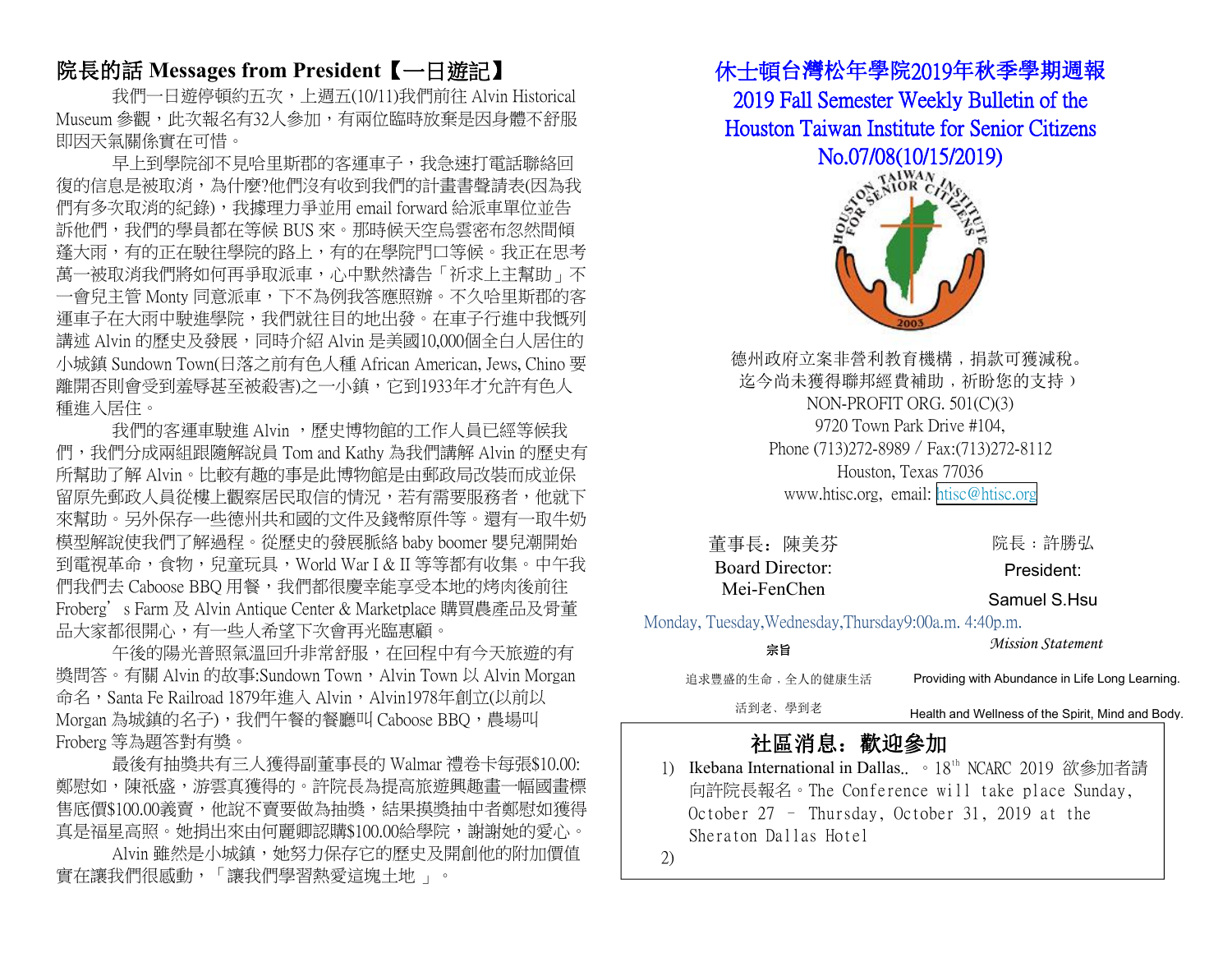# 【Institute News 學院消息】

- 1) Welcome Japanese instructor Ms. Aya Hozon come back to teach us advance Japanese class this Wednesday, October 16.
- 2) 學院結業典禮12/19(四)請插花班,氣道書法班,國畫,油畫, 手工藝班同學預備學期末成果展出,謝謝合作。On Thursday, December 19 is the fall semester closing ceremony learning exhibition: the following classes students of Ikebana, Chinese's Calligraphy, Chinese painting, Oil painting and handcrafts classes will preparing their compositions to exhibition.
- 3)上週五10/11 9:30am 一日遊前往 Alvin Historical Museum 參觀並參 訪 Froberg Fram and Alvin Antique Center and Market。
- 4) 西班牙語課 El Senor Montalvo 乃在 Ecuador 本學期末才能回 來,學院希望學習不要中斷請學員按照課程進度進行,謝謝林美 絢,游雲真老師及許院長負責督導學習。
- 5) 18 th NCARC 2019插花班的同學(10人以上) 特別優待\$125.00 可以 參加10/30星期三全天的不同流派示範表演,池坊流派校長示範, 午餐及星期四 Ms. La Sage 教授的工作仿 workshop, 報名有郭美 枝,陳秋喜,陳錦綉,劉,張淑貞及許勝弘。歡迎繼續報名 6) 為環保及節省學院開支希望大家帶自己的馬克杯,餐具在午餐 時用。使用學院免洗餐具請自動捐0.50先令,講員使用免費。 7) 希望各班學員能組成組群彼此聯絡學習或請益老師謝謝合作! 8) 9月11日松年學院舉行高爾夫球募款賽感謝各位贊助者的熱心幫 忙支持募款收入總計\$50,100.00 (目標\$50,000.00) 支出 \$6,859.28。
- 再次感謝贊助者的愛心與支持我們終身學習的學院 。

\*\*9) 學院的網站更新: [www.htisc.org](http://www.htisc.org) email: [htisc@htisc.org](mailto:htisc@htisc.org) 謝謝黃 詩婷博士規劃,義工 Virginia 陳品璇的總管理維護[。您若有學院的照](mailto:您若有學院的照片文章等可以寄email:Virginia.chen96@gmail.com) 片文章等可以寄 email:Virginia.chen96@gmail.com 她會放在網上。 10)11/9(六)在台灣同鄉會有基金會募款餐會請預留時間參加。 11)10/22, 10/29(二)11:10-12:00 賴桑講故事時間歡迎參加。

## 【本週上課專題演講】

\*週一(9/30)9:30 -11:00pm 合唱課,指揮詹硯文。11;10am-12:00 noon Health Consultation 健康諮詢「」:李伯榮醫師。

\*週二(10/01) Horticultures 11;10am-12:00 noon 「經驗分享」石福津 律師

\*週三(10/02﹚11;10am-12:00 noon 「 」游雲貞老師 。

 **\*週四** (10/03) 11;10am-12:00 noon Music Appreciation 「」黃詩婷 博士。

# 【\*Donation Column 為學院愛心捐款專欄】

﹙耶穌說﹕施比受更為有福﹗ Jesus said, "It is more blessed to give than to receive." 捐得樂意的人﹐是上主所喜悅的 For God loves a cheerful giver.捐款抬頭:HTISC 學院是教育非營利機構501C3,可 以免稅。假如您有特別的感恩(生日,結婚紀念日,病癒,旅遊平 安,遷居,脫離危險,家中添孫兒等等)。出於感謝的心來支持 學院的經營嘉惠長輩終身學習的行列,謝謝您的愛心及功德永續 長存。捐款抬頭:HTISC

為學院\$100.00何麗卿(一日遊) 生日奉獻:\$100.00駱麗敏10/12

### 為15屆松年杯高爾夫球募款:。\$200.00林仁惠醫師 (捐款繼續歡迎) 【10月及本週壽星】

願他們如鷹展翅飛翔、走不厭、行不倦、永保健康平安。人生道 路幸福快樂蒙上主祝福。祝生日快樂。

。(若生日的老師學員名字不在上面請向張文雄更正謝謝) 10/3何麗燕。10/7阮德如。10/8陳丹蓉。10/12駱麗敏。 10/14孟達博。10/15李和美 10/17陳秋喜。10/21林衍秀 10/23林周淑惠。10/25李元平10/28潘淑明。10/29彭紹葩。 10/30王秀珍。

# 【關心學院、學員消息】

\*\*身體康健代禱關心: 有事請通知學聯會長陳祇盛713-594-4987 護理長美枝281-980-1787。

\*\*外出平安:。\*\*王明哲潘如鈺回台灣省親日本旅遊。。\*\*早日康 復祈禱:蔣莉莉,蘇大森,

\*\* 出城及旅遊: 林梓秧陳月鶴,何麗卿,高雅珠,崔宇新 \*\*回香港省親:伍建洲

# 【學院一日遊: 11/8 and 12/6請快報名】

日期:11月8日(五)9:30am-5:00pm

地點: La Porte, Texas: San Jacinto Battleground State Historical Site And nearby interesting spot.